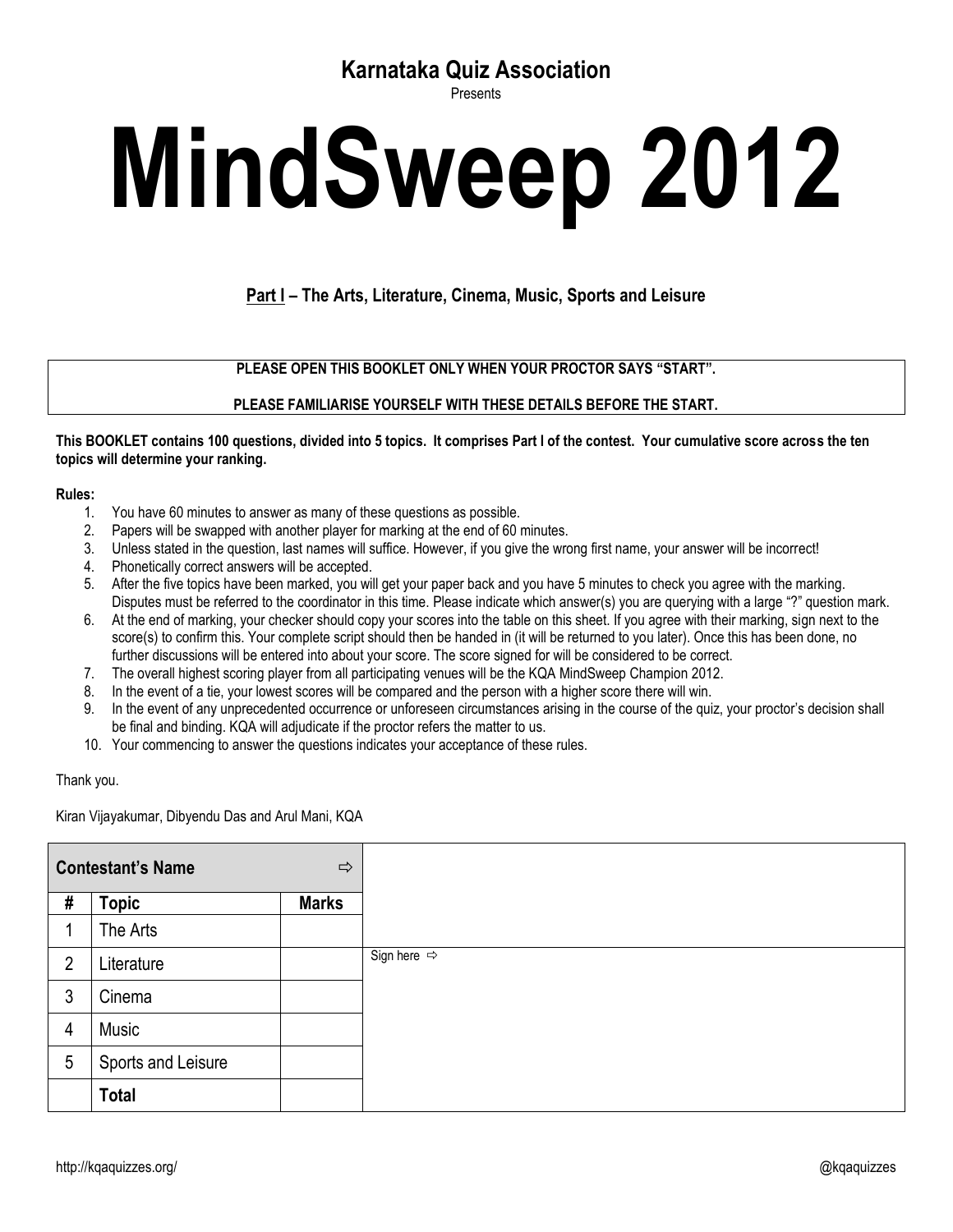|     | 1. Claude Monet spotted this sleepy town from the window seat of a train in<br>1883 and decided to rent a house there. He spent 43 years painting                                                                                                                                                                                                                                                                                                                                                                                                    |    | 1. Giverny.                                                                                                                |
|-----|------------------------------------------------------------------------------------------------------------------------------------------------------------------------------------------------------------------------------------------------------------------------------------------------------------------------------------------------------------------------------------------------------------------------------------------------------------------------------------------------------------------------------------------------------|----|----------------------------------------------------------------------------------------------------------------------------|
|     | different facets of the garden in that house. Name this town.                                                                                                                                                                                                                                                                                                                                                                                                                                                                                        |    |                                                                                                                            |
| 2.  | This milestone in the history of the arts was produced in 1903. The nearby<br>New Jersey landscape was made use of whenever necessary. It was<br>inspired by an exploit pulled off by the Hole-in-the-Wall Gang in the vicinity<br>of Table Rock in Wyoming. Identify the work.                                                                                                                                                                                                                                                                      | 2. | The Great Train Robbery (by<br>Edwin Porter).                                                                              |
| 3.  | Titles are not always evocative. This one, according to a critic, "combines a<br>fascination for the neon lights of an American city with the kinetic feel of jazz<br>music". Which 1943 work of art?                                                                                                                                                                                                                                                                                                                                                | 3. | <b>Broadway Boogie-woogie</b> (by<br>Piet Mondrian).                                                                       |
|     | 4. The main constituent was organised by a Vic Hislop, adventure sportsman<br>and businessman from Hervey Bay, Australia, for about 6000 pounds. The<br>other constituents were glass, steel and a 5% formaldehyde solution. Either<br>name the artist OR identify Hislop's contribution.                                                                                                                                                                                                                                                            |    | 4. Damien Hirst OR Shark.                                                                                                  |
|     | 5. (Visual) Paul van Hoeydonck was commissioned in 1971 to execute a<br>sculpture that would be both light and capable of enduring adverse<br>variations in temperature. The commission also specified that the sculpture<br>should bear no indications of gender or ethnicity. The result was a 3 inch<br>aluminium sculpture. Either tell us for what purpose this sculpture was<br>commissioned OR where it may now be found.                                                                                                                     |    | 5. Fallen Astronaut, a tribute to<br>astronauts who died on space<br>missions. The sculpture was<br>deposited on the Moon. |
|     | 6. One of her best known works, Café Müller, draws on her childhood<br>memories of her parents' boarding house in Solingen, Germany. To quote<br>one account, "a man repeatedly slams a woman into a wall, and she obliges<br>him by doing the same, grabbing him about the waist and hurling him at the<br>wall with such violence that he can only cushion the impact by throwing out<br>his hands and his feet ahead of him at the last minute". Identify the<br>creator, whose work formed the centrepiece of a 2011 3D movie by Wim<br>Wenders. |    | 6. Pina Bausch.                                                                                                            |
|     | 7. The intended title for this fresco was Causarum Cognitio or "Knowledge of<br>Causes", but a 17th century guidebook decided to call it the<br>and that three-word name stuck. What is the familiar title?                                                                                                                                                                                                                                                                                                                                          |    | 7. School of Athens (by Raphael).                                                                                          |
|     | 8. Between 1909 and 1914, he completed a series of paintings whose titles all<br>began with the same word. All of them are set in empty Italianate squares,<br>inspired by the author's experiences of Florence and Turin. Titles in this<br>series include _____ of an Oracle, _____ of an Autumn Afternoon and _____ of<br>a Day. Either provide the missing word $OR$ name the painter.                                                                                                                                                           |    | 8. Enigma OR Giorgio de Chirico.                                                                                           |
|     | <b>9.</b> Vasari wrote that "it is impossible to bestow too much praise on this holy<br>father, who was so humble and modest in all that he did and said and<br>whose pictures were painted with such facility and piety". Which 15th-<br>century artist who was beatified in 1982 by Pope John Paul II?                                                                                                                                                                                                                                             |    | 9. Fra Angelico. (Also accept Guido<br>di Pietro OR Il Beato Angelico.)                                                    |
| 10. | The wreckage from which frigate of the French Navy was located by an 10.<br>expedition led by Jean-Yves Blot in 1980 off the coast of modern-day<br>Mauritania?                                                                                                                                                                                                                                                                                                                                                                                      |    | Méduse. (Made famous by<br>Théodore Géricault's The Raft of<br>the Medusa).                                                |
|     | 11. Which work of art, originally a detail from another creation by the artist was 11.<br>given its popular name by his foundry workers who noted its similarity to<br>Michelangelo's statue of Lorenzo de Medici called Il Penseroso?                                                                                                                                                                                                                                                                                                               |    | The Thinker (by Auguste Rodin).                                                                                            |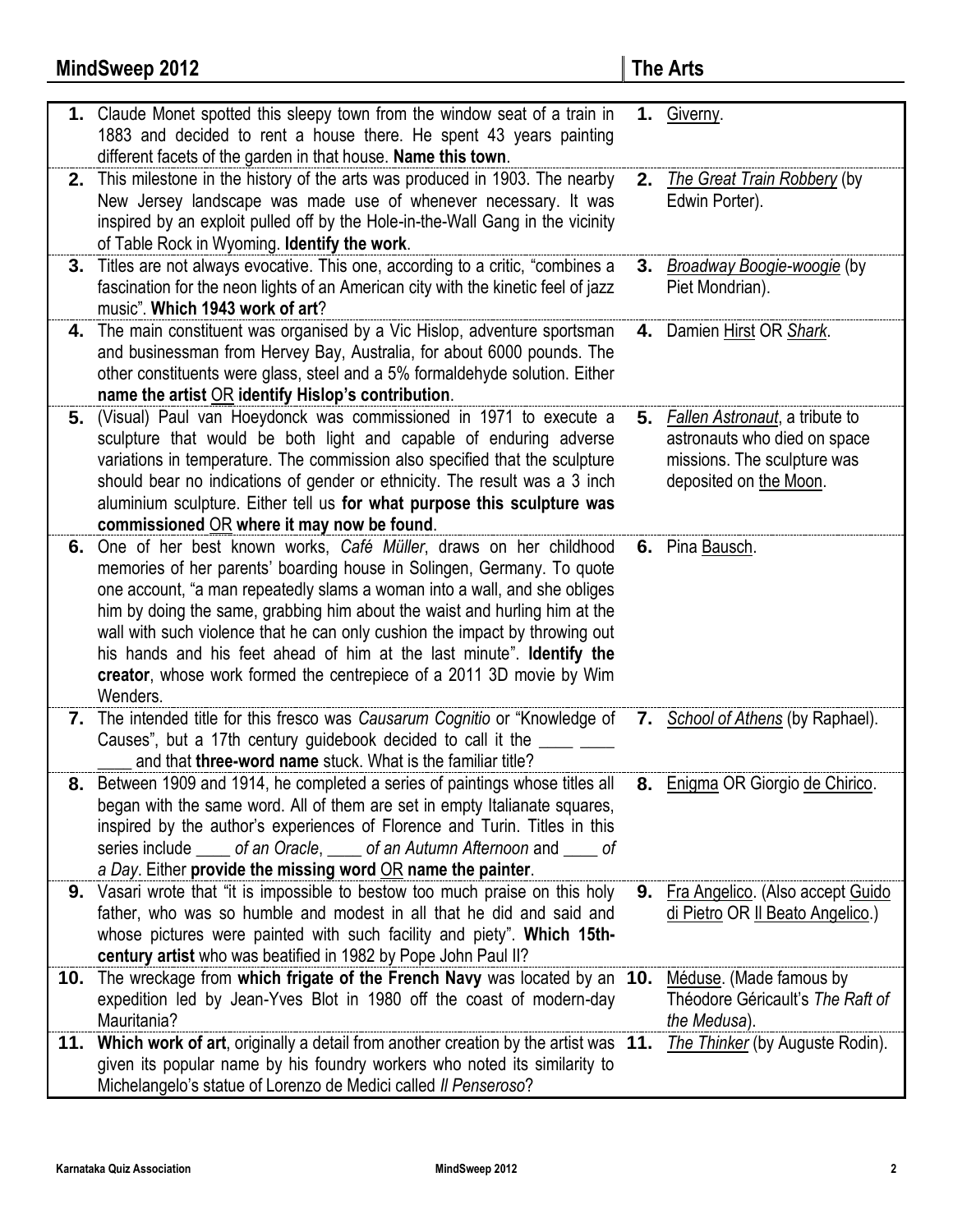|     | 12. Abby Aldrich Rockefeller, Lillie P. Bliss and Mary Quinn Sullivan were 12.<br>termed "the daring ladies" and "the adamantine ladies" for something they<br>did on November 7, 1929, nine days after the Wall Street Crash. What did<br>they do?                                                                                                                                                                                                                                                                                                 | Opened the Museum of Modern<br>Art (MoMA).            |
|-----|-----------------------------------------------------------------------------------------------------------------------------------------------------------------------------------------------------------------------------------------------------------------------------------------------------------------------------------------------------------------------------------------------------------------------------------------------------------------------------------------------------------------------------------------------------|-------------------------------------------------------|
|     | 13. He was Al Capp's assistant on Li'l Abner before his iconic depictions of 13. Frank Frazetta.<br>Conan the Barbarian in the 1960s became legendary. Known for his<br>depictions of fantasy characters, sword-wielding barbarians and voluptuous<br>girls, identify the master painter.                                                                                                                                                                                                                                                           |                                                       |
| 14. | He wanted to be a painter, but Gertrude Stein once had a look at his work 14. Henri Cartier-Bresson.<br>and advised him to join the family business of thread manufacturing instead.<br>During his service in the French Army in 1930, he read Joseph Conrad's<br>Heart of Darkness, and decided to seek escape and adventure on the Côte<br>d'Ivoire in colonial Africa. He survived by shooting game and selling it to<br>local villagers. From hunting, he learned methods which he later used in the<br>craft which would make him famous. Who? |                                                       |
| 15. | (Visual) The Presidential Palace was designed by Charles Maruri and Paul 15. Havana.<br>Belau and was inaugurated in 1920 by President Maria Garcia Menocal.<br>Decorated by Tiffany and Co., it remained the Presidential Palace till 1959<br>and now does duty as a museum. In which capital city can you find it?                                                                                                                                                                                                                                |                                                       |
| 16. | Between December 1913 and January 1914, it was exhibited to packed 16.<br>crowds in different cities of Italy. This was a series of unplanned exhibitions<br>following a revelation made to Alfredo Geri, a dealer in antiques, who then<br>informed the police. They acted, and this allowed these impromptu<br>exhibitions to take place. What was thus exhibited?                                                                                                                                                                                | Mona Lisa. (Also accept La<br>Gioconda OR La Joconde) |
|     | 17. One of a series of 100 Famous Views of Edo, this striking painting by 17. Eagle.<br>Utagawa Hiroshige places the viewer's eye at the same level as the bird's<br>preparing to swoop on its prey, while the desolate wintry expanse of the<br>plain below is visible. What kind of bird is it?                                                                                                                                                                                                                                                   |                                                       |
|     | 18. "Yes, the body is a hideous thing / the feet and genitals especially / the 18. Lucian Freud.<br>human face not far behind / Blue veins, / make snakes on the backs of<br>hands, and mar / the marbled glassy massiveness of thighs"-John<br>Updike's poem about which painter?                                                                                                                                                                                                                                                                  |                                                       |
|     | 19. (Visual) When Time magazine selected "The Protester" as its 2011 Person 19. Shepard Fairey.<br>of The Year, whose illustration adorned the cover of the issue?                                                                                                                                                                                                                                                                                                                                                                                  |                                                       |
| 20. | The first such was a bicycle-wheel. The others included a bottle rack in 20.<br>1914 and a snow shovel bought in a New York hardware store in 1915. The<br>most famous in this series was an object renamed and repositioned in 1917.<br>Either tell us what term was applied to this set $OR$ give us the name for<br>this 1917 object.                                                                                                                                                                                                            | Ready-mades OR Fountain (by<br>Marcel Duchamp).       |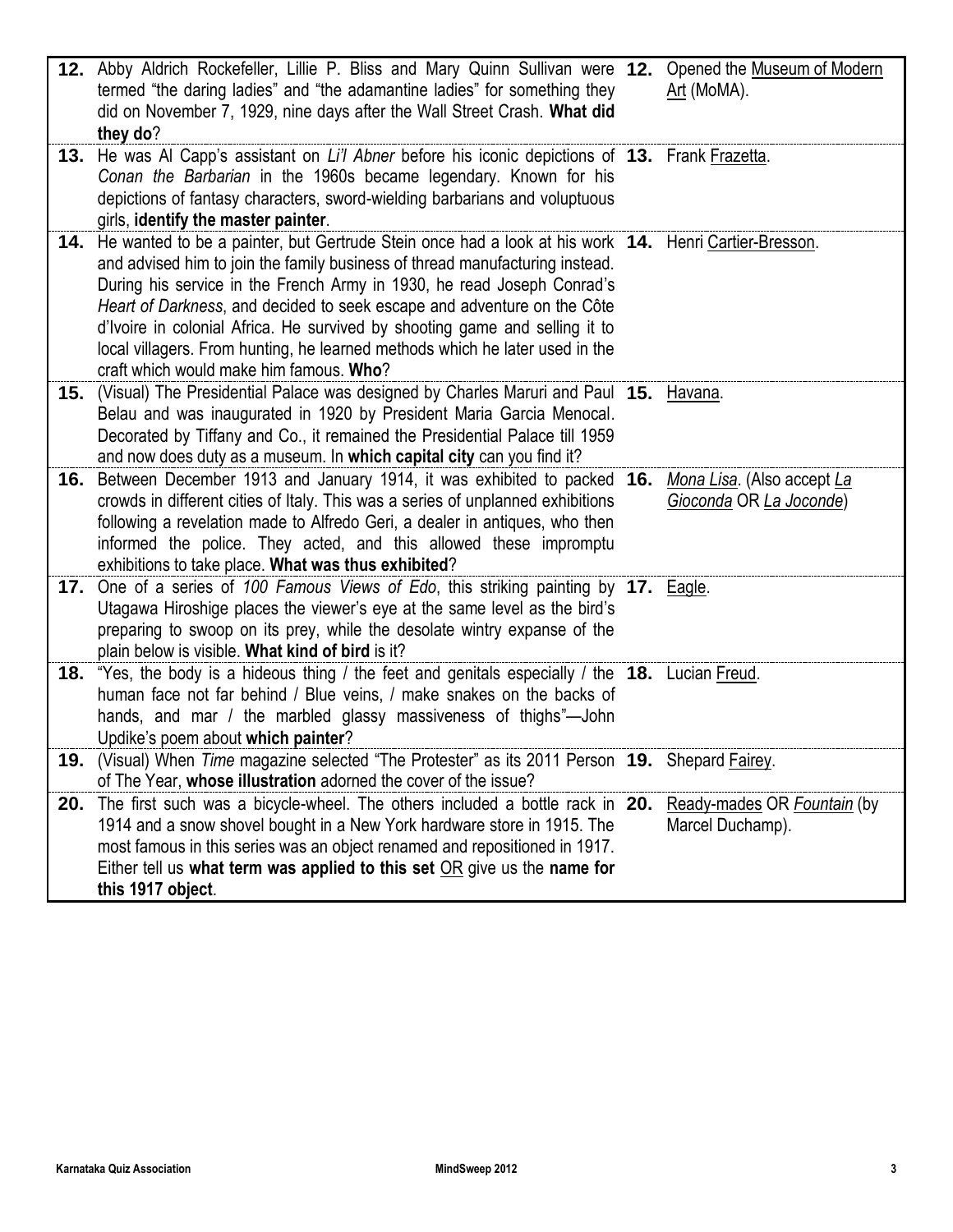|     | 1. Aljamiado is the name for a hybrid literature that seems to have existed                                                  |    | 1. Spanish.                       |
|-----|------------------------------------------------------------------------------------------------------------------------------|----|-----------------------------------|
|     | between the 1400s and the 1600s. It derives its name from the Arabic word                                                    |    |                                   |
|     | for 'non-Arab', and was written in Arabic characters, but used vocabulary                                                    |    |                                   |
|     | derived from another language altogether. The prose-work Kitab Segobiano,                                                    |    |                                   |
|     | a widely distributed manual of the Muslim faith, was one example of the                                                      |    |                                   |
|     | works produced thus. What was the other language involved?                                                                   |    |                                   |
| 2.  | (Visual) His first efforts, which were published in 1822, show a marked debt                                                 |    | 2. Hans Christian Andersen.       |
|     | to Walter Scott. His most famous effort was achieved between the years                                                       |    |                                   |
|     | 1835 and 1872 and comprises 168 units in all. Mary Howitt was the first to                                                   |    |                                   |
|     | translate his works into English in 1846, after which several other attempts                                                 |    |                                   |
|     | were made. Who are we talking about?                                                                                         |    |                                   |
|     | 3. (Visual) A 1622 work got him into some trouble. Apart from his two famous                                                 |    | 3. Galileo Galilei.               |
|     | books, he also left unpublished his Letters, and various notes he had written                                                |    |                                   |
|     | while reading Dante's Inferno, Ariosto's Orlando Furioso and Tasso's                                                         |    |                                   |
|     | Gerusalemma Liberata. Who?                                                                                                   |    |                                   |
|     | 4. There's a word missing in this excerpt from the Diaries of Samuel Pepys:                                                  |    | 4. Saga.                          |
|     | "The histories of the old Northern nations, which commonly have the title of                                                 |    |                                   |
|     | , which signifies a narration of History." What is the missing word?                                                         |    |                                   |
|     | 5. The English novel that won the Booker Prize in 2000 was inspired by a 56-                                                 |    | 5. Ned Kelly.                     |
|     |                                                                                                                              |    |                                   |
|     | page letter which the subject once wrote in defence of a bank robbery he<br>had organised. Who was the subject of this book? |    |                                   |
|     |                                                                                                                              |    |                                   |
| 6.  | <b>Identify the subject</b> of this Ogden Nash poem: " see has made herself                                                  |    | 6. The Ant.                       |
|     | illustrious / By constant industry industrious. / So what? Would you be calm                                                 |    |                                   |
|     | and placid / If you were full of formic acid?"                                                                               |    |                                   |
|     | 7. The narrative of this 1979 novel _____ is about a reader trying to read a book                                            | 7. | If on a winter's night a traveler |
|     | called _____. (Both blanks fill up the same title.) Every odd-numbered                                                       |    | (by Italo Calvino).               |
|     | chapter is in the second person, and tells the reader what he is doing in                                                    |    |                                   |
|     | preparation for reading the next chapter. The even-numbered chapters are                                                     |    |                                   |
|     | all chapters from whichever book the reader is trying to read. Identify this                                                 |    |                                   |
|     | work which inspired the title of a 2009 album by Sting.                                                                      |    |                                   |
|     | 8. Which phrase currently used to refer to the willingness of the audience to                                                |    | 8. Suspension of disbelief.       |
|     | overlook the limitations of a medium, so that these do not interfere with the                                                |    |                                   |
|     | acceptance of those premises, was coined by Samuel Taylor Coleridge in                                                       |    |                                   |
|     | Biographia Literaria in the context of the creation and reading of poetry?                                                   |    |                                   |
|     | 9. Which acclaimed work of fiction is divided into three parts-The Hearth                                                    |    | 9. Fahrenheit 451 (by Ray         |
|     | and the Salamander, The Sieve and the Sand; and Burning Bright?                                                              |    | Bradbury).                        |
|     | <b>10.</b> The Land of Painted Caves, the sixth and final instalment in the Earth's <b>10.</b>                               |    | Jean M. Auel.                     |
|     | Children series was published in 2011. Identify the author of this series of                                                 |    |                                   |
|     | speculative alternative historical fiction set circa 30,000 years before                                                     |    |                                   |
|     | present.                                                                                                                     |    |                                   |
|     | 11. What nickname was given to T.S. Eliot by Anglophobe Ezra Pound 11. Old Possum.                                           |    |                                   |
|     | because he undertook to attack British literary lethargy while Eliot was                                                     |    |                                   |
|     | laying low in the enemy camp?                                                                                                |    |                                   |
| 12. | When the 2011 Nobel winner in literature, Tomas Transtromer, went on a 12. Adonis.                                           |    |                                   |
|     | poetry-reading tour in the Arab world, a Syrian poet, Ali Ahmad Said Absar,                                                  |    |                                   |
|     | accompanied him. By what pseudonym is Ali Ahmad well-known,                                                                  |    |                                   |
|     | himself a strong contender for Nobel Prize?                                                                                  |    |                                   |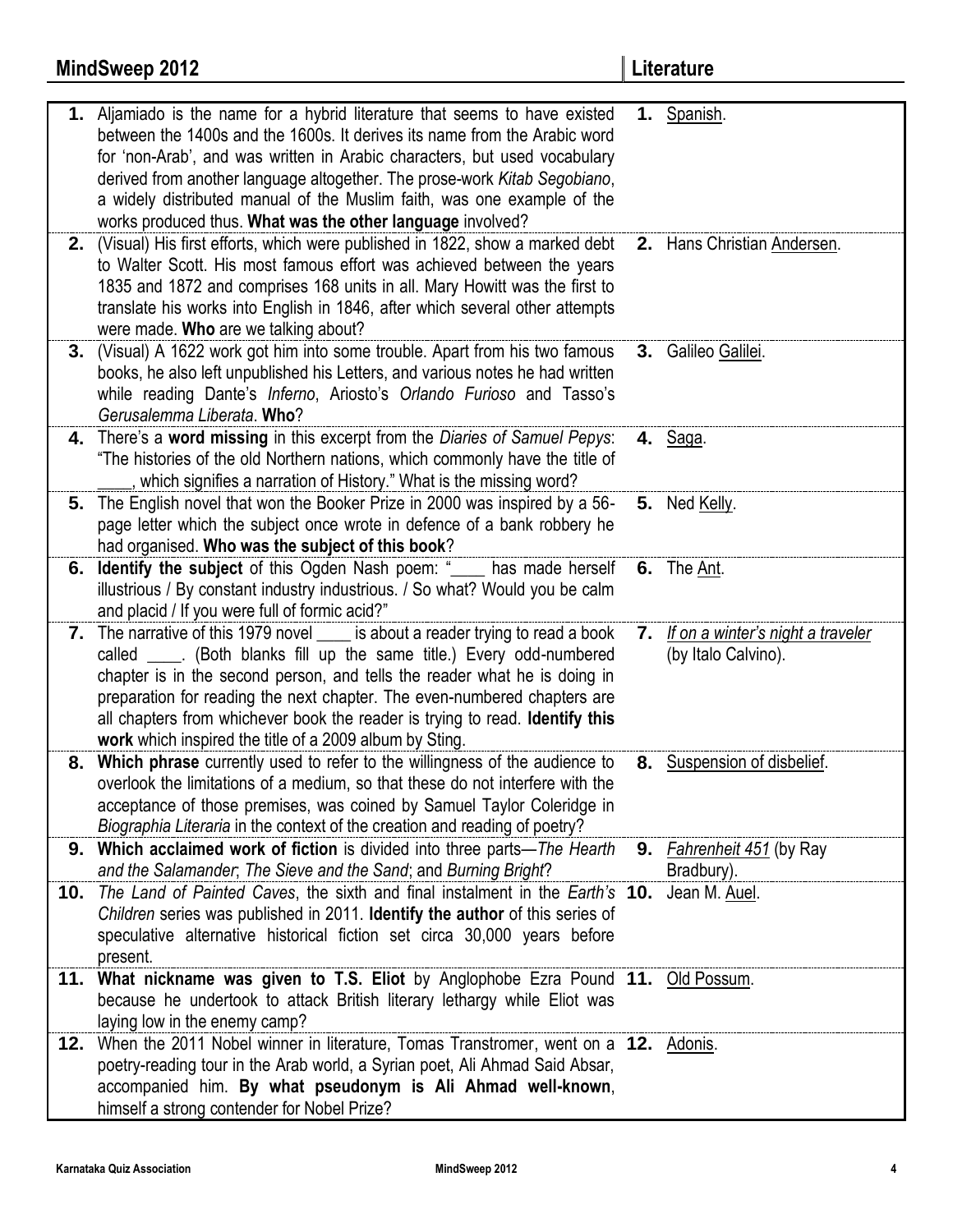| 13. | (Visual) Which award in comics and cartooning is named after the brick- 13. Ignatz Award.<br>wielding mouse found in George Herriman's Krazy Kat?                                                                                                                                                                                                                                                                                                                                   |                                           |
|-----|-------------------------------------------------------------------------------------------------------------------------------------------------------------------------------------------------------------------------------------------------------------------------------------------------------------------------------------------------------------------------------------------------------------------------------------------------------------------------------------|-------------------------------------------|
|     | 14. His son was a man of science while he chose to specialise in law. He was a 14. Huygens.<br>diplomat who wrote for his own diversion—we can gauge this from the fact<br>that he described his poems as 'cornflowers'. One of the premier literary<br>prizes in his country takes its name from the surname that he bears. What<br>surname?                                                                                                                                       |                                           |
|     | 15. This literary prize is jointly supported by two countries—one in Europe and 15. Luís de Camões.<br>one in South America. It takes its name from a writer who led a chequered<br>life, travelling all over the world, losing an eye in Morocco, and eventually<br>dying a pauper in his own city. The master-work that he wrote has been<br>dismissed as an epic of commerce, though its defenders aver that is equally<br>an epic of knowledge and extension. Name this author. |                                           |
|     | 16. The actual name of this pioneering author is unknown—we know her by a 16.<br>name assigned by scholars. This assigned name was created by combining<br>the name of the protagonist from her major work and the position that her<br>father held. The 1010 AD work we remember her for was translated into<br>English in 1933 by Arthur Waley. Either name the author OR the work.                                                                                               | Murasaki Shikibu OR The Tale of<br>Genji. |
|     | 17. Adolfo Bioy Casares used the pseudonym James Miranda and Martin 17. Jorge Luis Borges.<br>Sacastru. He also collaborated with a famous writer on works that they<br>published under the names B. Lynch Davis and B. Suarez Lynch. Both<br>names were devised by combining the names of their respective great-<br>grandfathers. Who was the writer with whom Bioy Casares collaborated?                                                                                         |                                           |
|     | 18. The inaugural Man Booker International Prize for Translation (2005) was 18. Ismail Kadare.<br>awarded to David Bellos. The corresponding prize for writers went to the<br>man whom Bellos had translated-a European writer who chose not to write<br>in his own language but in French. Who?                                                                                                                                                                                    |                                           |
| 19. | The 1981 volume La Cérémonie Des Adieux was whose goodbye to a 19. Simone de Beauvoir.<br>long-standing partnership?                                                                                                                                                                                                                                                                                                                                                                |                                           |
|     | 20. What was defined by a famous 1924 manifesto as: "Psychic automatism 20. Surrealism (by André Breton).<br>in its pure state, by which one proposes to express-verbally, by means of<br>the written word, or in any other manner-the actual functioning of thought.<br>Dictated by the thought, in the absence of any control exercised by reason,<br>exempt from any aesthetic or moral concern."?                                                                               |                                           |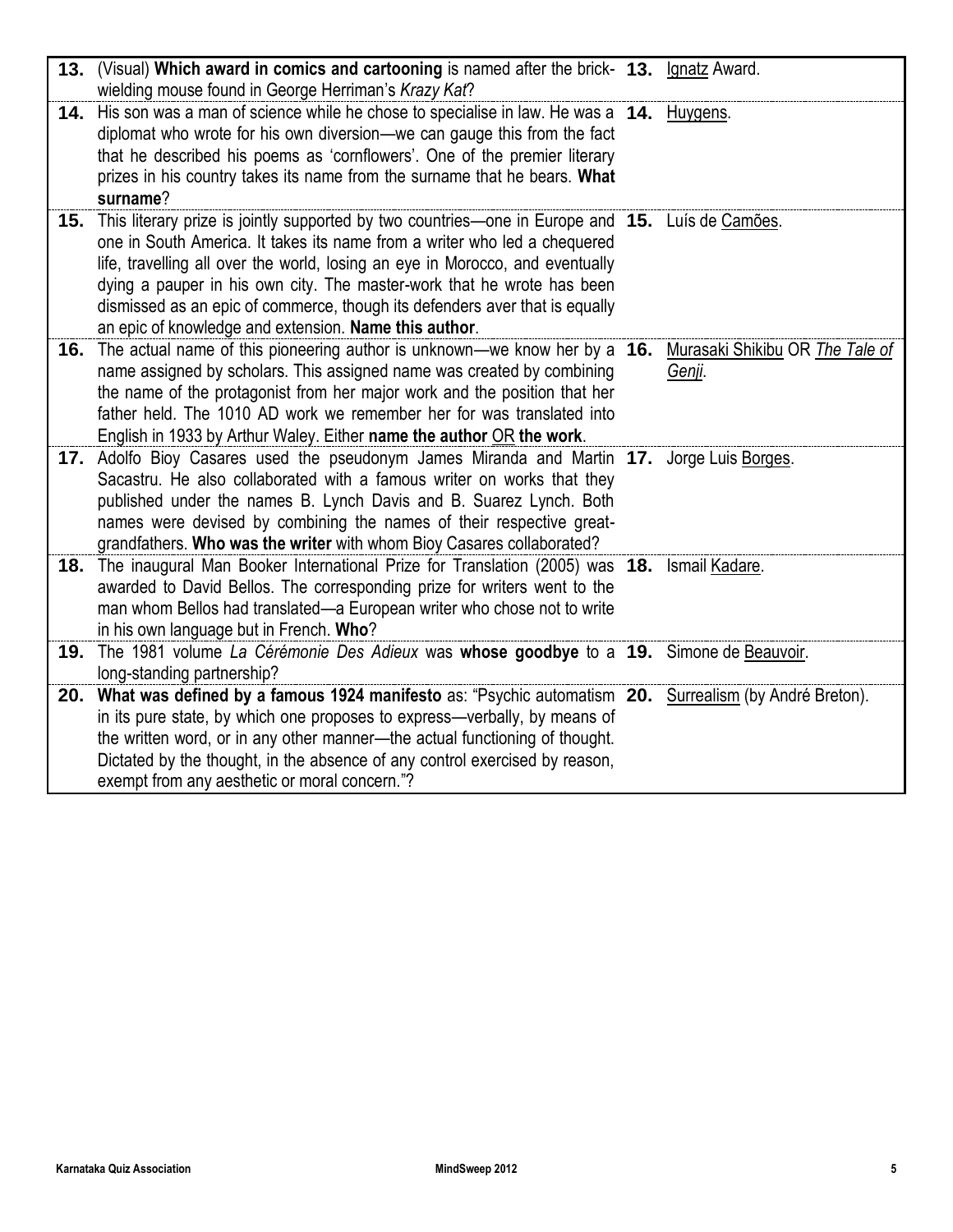|     | <b>MindSweep 2012</b>                                                                                                                                                                                                                                                                                                                                                                                                                                                                                                                             | Cinema                             |
|-----|---------------------------------------------------------------------------------------------------------------------------------------------------------------------------------------------------------------------------------------------------------------------------------------------------------------------------------------------------------------------------------------------------------------------------------------------------------------------------------------------------------------------------------------------------|------------------------------------|
|     | 1. This famous meeting in cinema occurs at the Prater Amusement Park, on<br>the Riesenrad Ferris Wheel. In which film does this meeting between anti-<br>hero and narrator take place?                                                                                                                                                                                                                                                                                                                                                            | 1. The Third Man.                  |
| 2.  | This magazine launched in 1951, was the platform from which the notion of<br>director as creator, or author, was first advanced. Which magazine?                                                                                                                                                                                                                                                                                                                                                                                                  | 2. Cahiers du Cinéma.              |
| 3.  | His best known work appeared in the 1970s and "lampooned the<br>provincialism of the typical Manhattanite", to quote an opinion. His hands<br>appeared in the film An American in Paris whenever Gene Kelly needed to<br>be shown drawing. Who?                                                                                                                                                                                                                                                                                                   | 3. Saul Steinberg, the cartoonist. |
| 4.  | "Would you kiss me?" "No, I'll get you some tea". These are almost the first<br>words that we hear but they offer a miniature version of the expansive<br>pleasures to come. The movie will travel high and wide and its physical<br>geography--caverns, churches, mountains of sand that rise overnight, and<br>cypresses that have stood forever--is almost as varied as its emotional<br>scenery, but everything can be traced back to that original trade in tea and<br>sympathy.' Reviewer Anthony Lane rhapsodising about which 1990s film? | 4. The English Patient.            |
| 5.  | (Visual) He played Nazis several times, and his turn as Major Strasser in<br>Casablanca is probably the best known. Ironically, he was persona non<br>grata during the Nazi regime on account of his Jewish wife, and more so<br>because of his sympathetic portrayals of Jewish characters in the British<br>films Jew Suss and Wandering Jew. Name this actor.                                                                                                                                                                                  | 5. Conrad Veidt.                   |
| 6.  | Garret Brown has worked on many Hollywood films but he will be<br>remembered for a "work-efficiently-while-walking" rig that he created and<br>tested on the steps of the Philadelphia Art Museum in the 1970s. What<br>innovation was this?                                                                                                                                                                                                                                                                                                      | 6. Steadicam.                      |
|     | 7. Paulo Lins turned the fieldwork he had done for a project on the criminal<br>underclass under the anthropologist Alba Zaluar into a novel. The book is<br>set in the housing project into which Lins had moved as a child, but<br>concentrates on 1982 events which apparently claimed more lives than the<br>contemporaneous Falklands conflict. Lins' novel was published in 1997, but<br>became available in translation only after the worldwide success of a film<br>based on the novel. Which film?                                      | 7. Cidade de Deus OR City of God.  |
| 8.  | Which person has appeared in the maximum number of Alfred Hitchcock<br>movies?                                                                                                                                                                                                                                                                                                                                                                                                                                                                    | 8. Alfred Hitchcock himself!       |
| 9.  | (Visual) The Takeshi Kitano film Dolls cites which ancient art form in its 9. Bunraku.<br>title and in several sequences within the film?                                                                                                                                                                                                                                                                                                                                                                                                         |                                    |
|     | 10. In the Nicolas Roeg film Insignificance, set in 1954, we meet four characters 10. Albert Einstein.<br>who represent iconic figures of the era: Marilyn Monroe, Joseph McCarthy,<br>Joe DiMaggio and electronic who are called The Actress, The Senator, The<br>Ballplayer, and The Professor, respectively. Which real-life person was the<br>basis for The Professor?                                                                                                                                                                        |                                    |
|     | 11. A Night to Remember, a 1958 docudrama film adaptation of Walter Lord's 11. Sinking of Titanic.<br>book of the same name, is famous for its accurate portrayal of which<br>event?                                                                                                                                                                                                                                                                                                                                                              |                                    |
| 12. | Which 1969 movie has the shortest title among the winners of the 12. $Z$ .<br>Academy Award for Best Foreign Language Film?                                                                                                                                                                                                                                                                                                                                                                                                                       |                                    |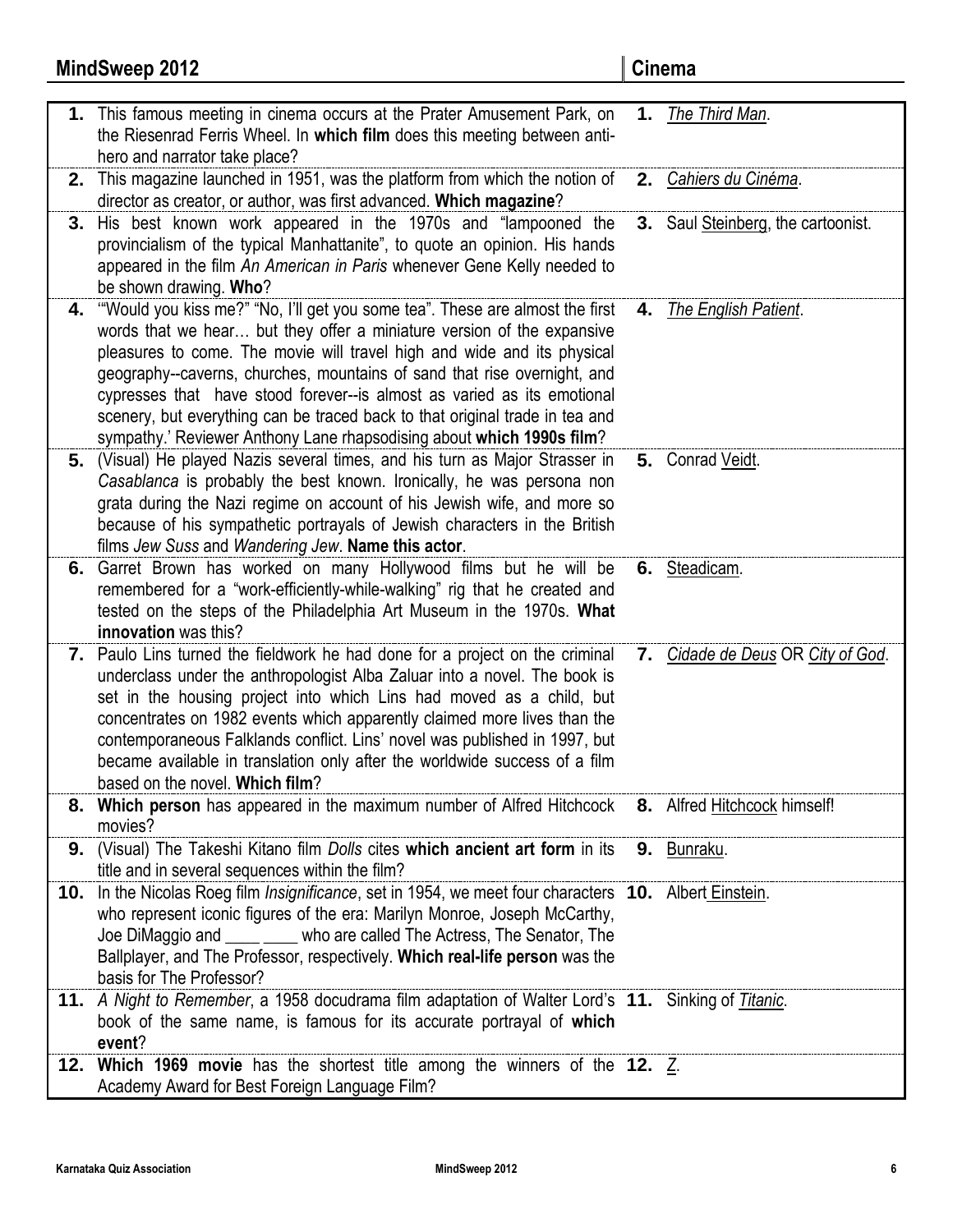| 13. The Arabic name for the Mediterranean wind 'sirocco' was used for Italian 13. Studio Ghibli.<br>scouting planes during World War II. The studio's founder loved airplanes<br>(and Italy) and wished that his studio would "blow a new wind" through his<br>country's movie industry. Which movie studio?                                                                    |                                                                                   |
|---------------------------------------------------------------------------------------------------------------------------------------------------------------------------------------------------------------------------------------------------------------------------------------------------------------------------------------------------------------------------------|-----------------------------------------------------------------------------------|
| 14. According to movie lore, what owes its origin to a review of Robert 14.<br>Flaherty's Moana, published in the New York Sun on 8 February 1926,<br>written by "The Moviegoer"?                                                                                                                                                                                               | The term 'documentary'. ("The<br>Moviegoer" was a pen name for<br>John Grierson.) |
| 15. Though Clark Gable was not seen without this usually, for his role in Mutiny 15.<br>On The Bounty, it was absent. And in 1942, when he enlisted in the Army<br>Air Corps, much publicity was given when he got rid of it--only commanding<br>officers could be seen with one. What?                                                                                         | His moustache.                                                                    |
| 16. The 4D technique used in the 1960 film Scent of Mystery competed for 16. Smell.<br>some time with another technique pioneered in the film Behind the Great<br>Wall. Their brand-names were _____-o-vision and _____-o-rama respectively.<br>Scratch-card based variants of this have appeared in recent times. What<br>five-letter word did both techniques have in common? |                                                                                   |
| 17. This is the font used in Woody Allen movie credits beginning with Annie Hall 17. Windsor.<br>in 1977. Created in 1905 by Elisha Pechey, the capitals M and W are widely<br>splayed. Name the font that sounds like royalty.                                                                                                                                                 |                                                                                   |
| 18. She took up the role of a woman who descends into madness in a Lars von 18. Charlotte Gainsbourg.<br>Trier film in order to recuperate from a real-life water-skiing accident that<br>resulted in brain haemorrhage in 2007. Name her, the daughter of a well-<br>known musician.                                                                                           |                                                                                   |
| 19. In Hong Kong, as these two celebrities share the same name, one is called 19. Tony Leung.<br>'Little' and the other 'Big' thereby using their physical statures to differentiate<br>them. What is the common name in full?                                                                                                                                                  |                                                                                   |
| 20. Whose creative output included suggestive titles like I Lost It at the Movies, 20. Pauline Kael.<br>Kiss Kiss Bang Bang, Deeper into Movies, When the Lights Go Down and<br>Taking It All In?                                                                                                                                                                               |                                                                                   |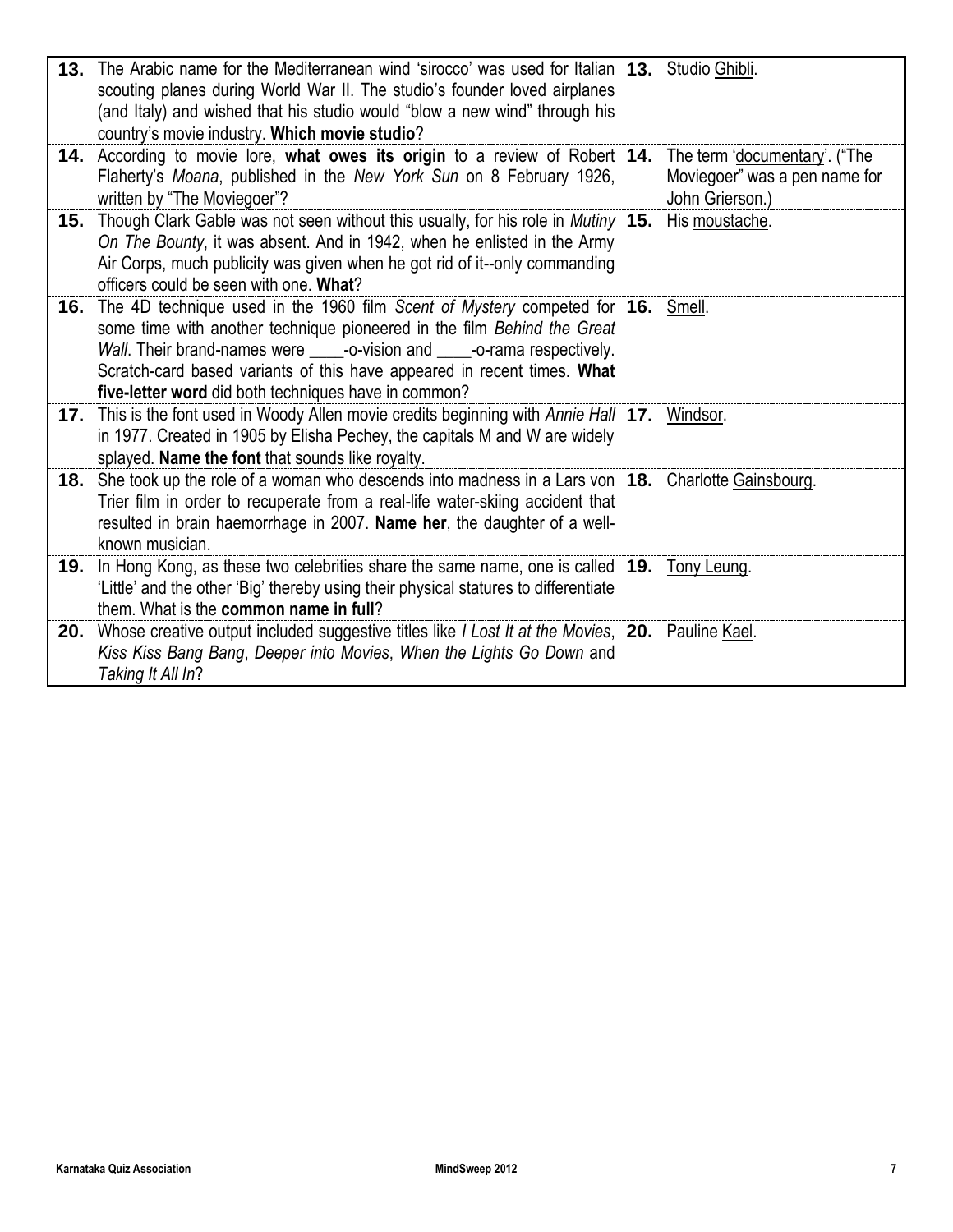# **MindSweep 2012 Music**

|     | 1. The soloist David Tudor was the first person to 'perform' this work on 29<br>August 1952 at Woodstock, NY. The creator went on to serve, briefly, as<br>Norton Professor for Poetry at Harvard. Name the work.                                                                                                                                                                                                      |    | 1. $4:33$ (by John Cage).                                                       |
|-----|------------------------------------------------------------------------------------------------------------------------------------------------------------------------------------------------------------------------------------------------------------------------------------------------------------------------------------------------------------------------------------------------------------------------|----|---------------------------------------------------------------------------------|
|     | 2. He was one of Bruckner's pupils, and devised a method here students go<br>from clapping hands, swaying their bodies and stamping their feet to solfege<br>singing and piano improvisations. Name either the creator OR the<br>method.                                                                                                                                                                               |    | 2. Eugene Dalcroze OR<br>Eurhythmics.                                           |
| 3.  | This 1982 project had a small budget of about 3000 pounds and ran him<br>into debt. He had to organise a reunion of Genesis to pay off the debt.<br>Either identify the project OR the initiator.                                                                                                                                                                                                                      |    | 3. WOMAD OR Peter Gabriel.                                                      |
|     | 4. He came from a generation that grew up with Bebop and found a way of<br>using the harmonies--especially the tritone or the flattened fifth--as the basis<br>for his melodies. Hs most famous number is built entirely out of discords<br>and has a title meaning 'slightly out of tune' or 'off-key'. Either name the<br>composer OR the tune.                                                                      | 4. | Antonio Carlos Jobim OR<br>Desafinado.                                          |
| 5.  | The character that the title of this song refers to is a composite of the<br>several deluded souls who had filed paternity suits against him The<br>producer wanted it retitled to Not My Lover, partly because there was the<br>possibility of listeners confusing the object of ire with a retired sports star.<br>Identify the composition.                                                                         |    | 5. Billie Jean (by Michael Jackson).                                            |
|     | 6. Lillian Hellman railed about the vagueness of the aspiration in this song, but<br>Berenice Reagon who gave it a Motown beat, responded with 'If we said<br>'next week', what would we do the week after next?" Copyrighted in 1969,<br>all royalties have been assigned in perpetuity to a fund that gives annual<br>grants for art and activism against injustice in the South. What song are we<br>talking about? |    | 6. We Shall Overcome.                                                           |
|     | 7. Stanley Burrell's music career has had more than one baseball connection.<br>He took a stage-name inspired by Hank Aaron's nickname and his initial<br>forays into music were financed by the baseball player Dwayne Murphy.<br>Which name from the early 1990s?                                                                                                                                                    | 7. | MC Hammer.                                                                      |
|     | 8. According to lore, some experts prefer to walk among eucalyptus trees for<br>miles, sniffing out the ones which have been hollowed by termites. Other<br>experts can tell whether this has happened from the shape of the leaves.<br>Experts in making what?                                                                                                                                                        |    | 8. Didgeridoo.                                                                  |
|     | <b>9.</b> Add a trailing letter to the name of a 17th-century French mathematician,<br>and you get an element of musical notation indicating that the note should<br>be sustained for longer than its note value would indicate. Exactly how<br>much longer it is held is up to the discretion of the performer or conductor.<br>What 7-letter term?                                                                   |    | 9. Fermata.                                                                     |
|     | 10. (Visual) In which European city would you find this bronze statue?                                                                                                                                                                                                                                                                                                                                                 |    | <b>10.</b> Bremen. (A reference to the<br>folktale Town Musicians of<br>Bremen) |
|     | 11. What connects Borodin's Symphony No. 3, Mahler's Symphony No. 10, 11. All are considered 'unfinished'.<br>Schubert's Symphony No. 7, Tchaikovsky's Symphony No. 7 and<br>Bruckner's Symphony No. 9?                                                                                                                                                                                                                |    |                                                                                 |
| 12. | (Visual) Which music journalist makes an appearance in the lyrics of the 12. Lester Bangs.<br>R.E.M. song It's the End of the World as We Know It (And I Feel Fine) along<br>with Leonard Bernstein, Leonid Brezhnev and Lenny Bruce?                                                                                                                                                                                  |    |                                                                                 |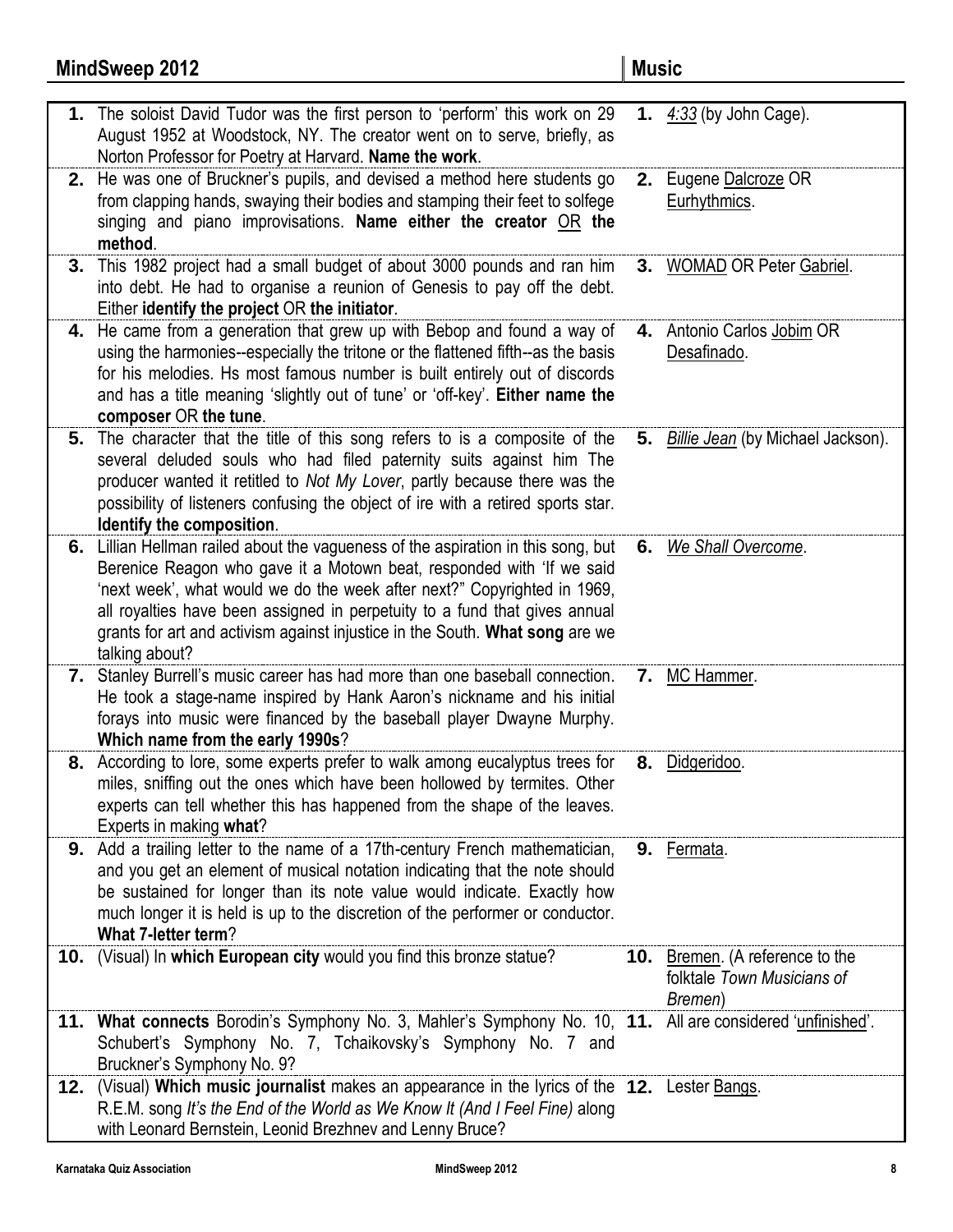|     | 13. The Chinese composer Tan Dun's _____ Concerto had its world premiere 13. Paper.<br>during the opening of the Walt Disney Concert Hall in Los Angeles in 2003.<br>Part of his organic music series, which object is used (same as the blank)<br>in the concerto to create music by blowing, rubbing, cracking, shaking,<br>popping, puckering, fingering, hitting, slapping, plucking and whistling?                                                                      |                                           |
|-----|------------------------------------------------------------------------------------------------------------------------------------------------------------------------------------------------------------------------------------------------------------------------------------------------------------------------------------------------------------------------------------------------------------------------------------------------------------------------------|-------------------------------------------|
| 14. | The original 551-page catalogue was published in 1862 listing all the works 14.<br>from 1761 to 1791. Several revisions have followed, but the major one has<br>been the third revision in 1937 by Alfred (not Albert) Einstein. What are we<br>talking about?                                                                                                                                                                                                               | Köchel catalogue (for Mozart's<br>works). |
|     | 15. Which jazz festival, one of the largest in the world, was started in 1980 by 15. Montreal Jazz Festival.<br>Alain Simard, Andre Menard and Denys McCann and leads to the central<br>part of the city being closed to traffic for ten days, as free outdoor shows are<br>held from noon till midnight?                                                                                                                                                                    |                                           |
| 16. | Has a Cold is a profile of a singer written by Gay Talese for the 16. Frank Sinatra.<br>April 1966 issue of <i>Esquire</i> and is considered one of the most famous<br>pieces ever written of this singer. In the article, Talese claims that "<br>with a cold is Picasso without paint, Ferrari without fuel-only worse".<br>Fill up the blank.                                                                                                                             |                                           |
| 17. | (Visual) Simon Nkabinde earned a name meaning "bush on his head" due to 17. Mahlathini OR Mbaganga.<br>his aloof, commanding presence and his unbelievably loud, low voice. He<br>normally performed with the Mahotella Queens and soon came to be known<br>as the "Lion of Soweto". The style of music they favoured takes its name<br>from a local term for a dumpling cooked in a hurry. Either give us the name<br>Nkabinde used on stage $OR$ name this genre of music. |                                           |
| 18. | Paul Hindemith's efforts at interpreting the life of the painter Grünewald got 18. Johannes Kepler.<br>him into trouble with Goebbels. In 1949, he began work on an opera titled<br>Harmony of the World. This work was built around the life of a 17th Century<br>personality who wrote a book with the same title. Who was the subject of<br>this Hindemith work?                                                                                                          |                                           |
| 19. | Which rock band's name was not meant to insult a famous family, but "to 19. Dead Kennedys.<br>bring attention to the end of the American Dream", according to its lead<br>vocalist? His stage name incidentally derives from a brand name (which is<br>used as a generic term for a type of dessert in Northern America) and a<br>short-lived African state.                                                                                                                 |                                           |
| 20. | Which highly acclaimed Haitian American hip hop group released just 2 20. Fugees.<br>studio albums Blunted on Reality and The Score before disbanding in 1997?<br>The group took its name from a word often used derogatorily to refer to<br>Haitian-Americans.                                                                                                                                                                                                              |                                           |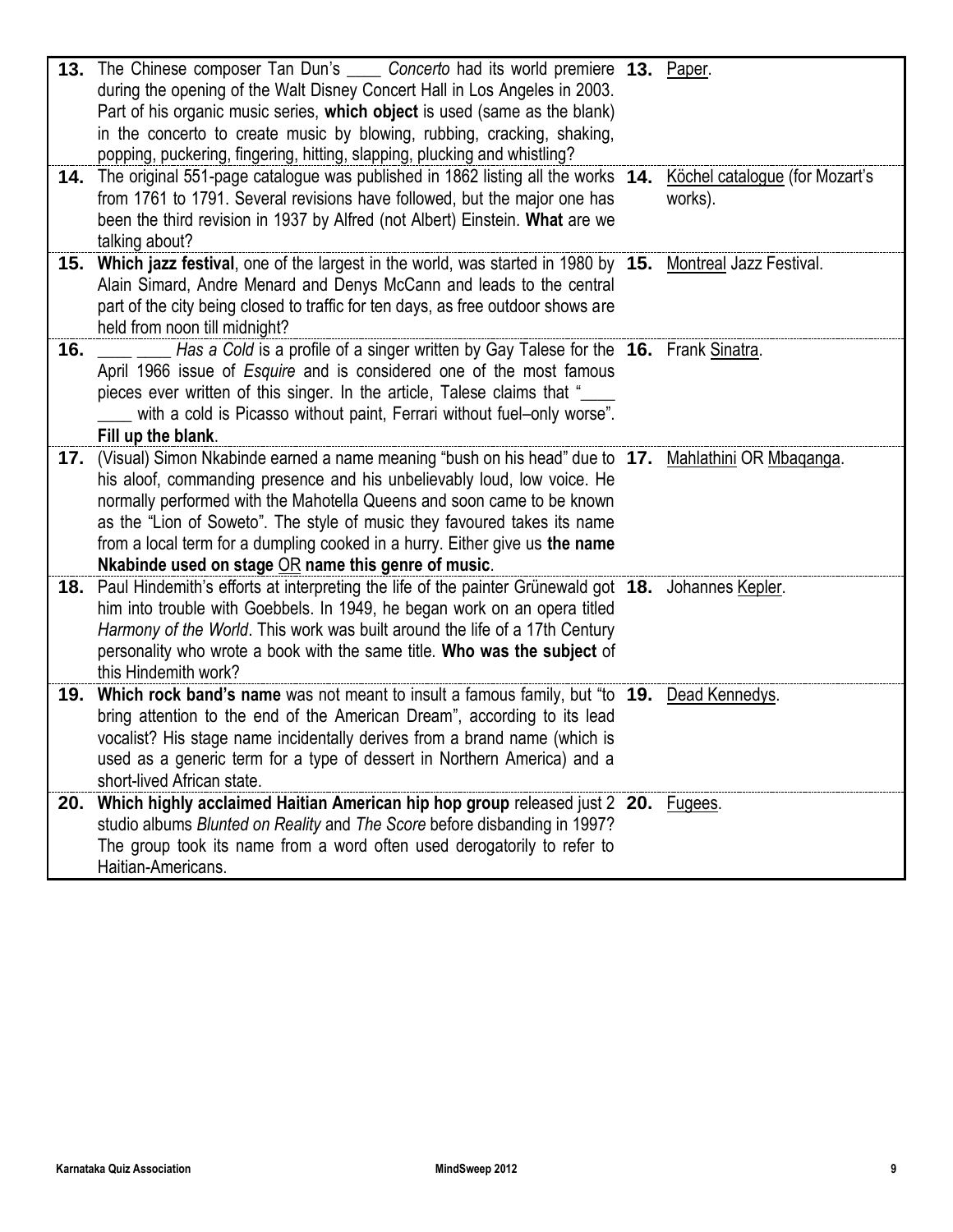|     | 1. This sport is governed by the Lausanne-based organisation FITA. The letter<br>T stands for 'Tir'. Which sport?                                                                                                                                                                                                                                                                                         | 1. Archery (Federation International<br>deTir a l'Arc). |
|-----|-----------------------------------------------------------------------------------------------------------------------------------------------------------------------------------------------------------------------------------------------------------------------------------------------------------------------------------------------------------------------------------------------------------|---------------------------------------------------------|
| 2.  | This variant of an existing sport is played using an eight-foot bamboo cane<br>in a playing field that is about 100 feet by 60 feet. It has received adverse<br>attention from PETA because metal goads are also used. Name this<br>variant of a more familiar sport.                                                                                                                                     | 2. Elephant Polo.                                       |
|     | 3. Which video game development company is behind the extremely<br>successful series like Half-Life, Counter-Strike, Team Fortress, Left 4 Dead<br>and Portal?                                                                                                                                                                                                                                            | 3. Valve.                                               |
|     | 4. He is the tallest player ever on the ATP Tour and holds the fastest serve<br>recorded in professional tennis, measured at 156 mph. Which tennis<br>player, whose record of 78 aces in a single match was broken by both John<br>Isner and Nicolas Mahut in the longest match in tennis history at the first<br>round of 2010 Wimbledon Championships?                                                  | 4. Ivo Karlović.                                        |
| 5.  | The six keys movements of the which Olympic sport include wind up,<br>move in rhythm, balance, right leg engine, orbit and delivery?                                                                                                                                                                                                                                                                      | 5. Discus throw.                                        |
| 6.  | During this game, players take turns to remove a block from a tower and<br>balance it on top, creating a taller and increasingly unstable structure as the<br>game progresses. Created by Leslie Scott, it takes its name from a Swahili<br>word meaning 'to build'. Which game?                                                                                                                          | 6. <u>Jenga</u> .                                       |
|     | 7. According to 'official' reports, who shot 5 holes-in-one and finished 38<br>under par on his first ever outing at a golf course?                                                                                                                                                                                                                                                                       | <b>7.</b> Kim Jong-il.                                  |
| 8.  | One of the most quoted games in chess was played in 1858 between the<br>American chess master Paul Morphy and two strong amateurs, the German<br>noble Duke Karl of Brunswick and the French aristocrat Count Isouard. Its<br>evocative name comes from the setting of the match in Paris which provided<br>an entertaining backdrop for the players. By what name is this match<br>commonly referred to? | 8. Opera game                                           |
|     | 9. For "illegally transporting women across state lines for immoral purposes"<br>he was arrested in 1912 and sentenced to a year in prison. He skipped bail<br>and lived in exile for seven years before returning to his homeland in 1920<br>and jailed subsequently. While in jail he modified a wrench that he patented.<br>Identify this person whose greatest moment came on July 4, 1910?           | 9. Jack Johnson.                                        |
|     | 10. Mary Meagher was a swimmer who won three golds for US in the 1984 10. Madame Butterfly.<br>Summer Olympics. What operatic two-word nickname did she carry for<br>specializing in a particular swimming stroke?                                                                                                                                                                                        |                                                         |
|     | 11. (Visual) The world record for the sport was held by Patrik Sjoberg before he 11. Javier Sotomayor.<br>broke it in 1988. He went on to break his own records in 1989 and 1993,<br>which still stand. Who is this legendary sportsman?                                                                                                                                                                  |                                                         |
| 12. | The 'target' in this outdoor sport is known by a name meaning 'piglet' while 12. Pétanque.<br>the name of the sport translates into English as 'feet together' or 'feet firmly<br>poised'. Which sport?                                                                                                                                                                                                   |                                                         |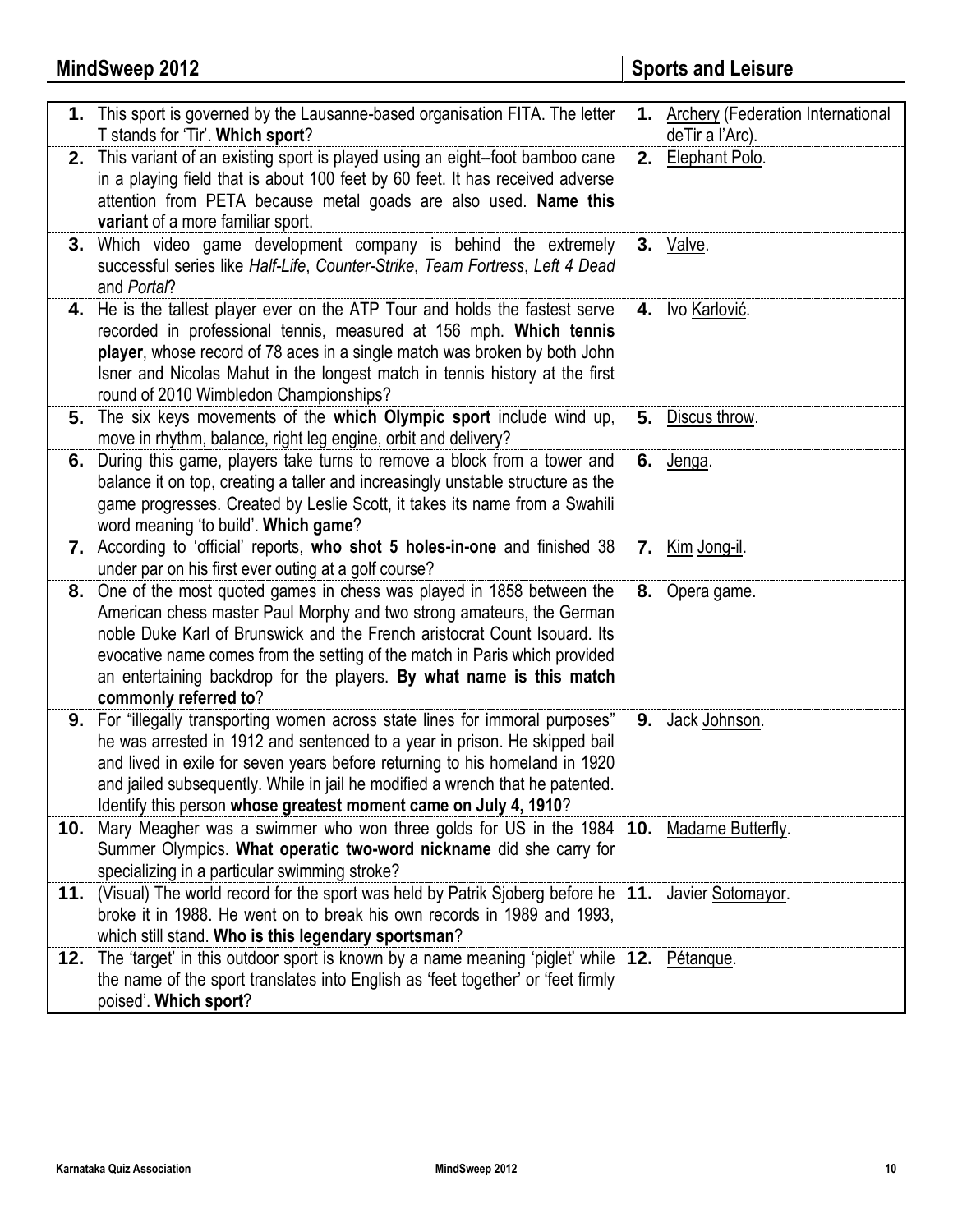|     | 13. It was designated the national sport in 1953 on account of its local origins, 13. Argentina OR Pato (which means<br>but that did not stop the Wall Street Journal from recently putting out a<br>headline which read "In soccer-mad (name of the country), the<br>national sport is a lame duck". The article features incendiary opinions<br>which compare the sport to shooting hoops on horseback and also quotes<br>some angry citizen as having said that he knew more about Donald Duck<br>than this game. Name either the country OR the sport. | 'duck').                                                                                  |
|-----|------------------------------------------------------------------------------------------------------------------------------------------------------------------------------------------------------------------------------------------------------------------------------------------------------------------------------------------------------------------------------------------------------------------------------------------------------------------------------------------------------------------------------------------------------------|-------------------------------------------------------------------------------------------|
| 14. | The governing body in this sport mandated the use of protective equipment 14.<br>made out of Lexan and similar transparent polycarbonates nearly a decade<br>ago in order to maximise the appeal of the sport for fans, albeit after much<br>debate. They started going back on that decision after several accidents<br>which revealed that safety concerns raised years ago may have been spot<br>on. Which sport?                                                                                                                                       | Fencing. (The use of transparent<br>visors/masks in fencing.)                             |
| 15. | The top division in this sport is limited to 42 players and is normally known 15. Sumo. (The practice is called<br>by a name meaning 'inside the curtain'. This name dates back to the time<br>when top players were given the privilege of being seated in privacy before<br>taking their place in the arena. Which sport?                                                                                                                                                                                                                                | Makuuchi.)                                                                                |
| 16. | It takes its common name from the sound made by the detachable heel 16. Clapskates (in Speed Skating).<br>when it snaps back into place. This innovation was dreamed up by Dutch<br>researchers and, resulted in vastly improved speeds and more close<br>finishes. Some countries cried foul and demanded a ban, but this mid-1990s<br>innovation is now the norm across the world. What innovation?                                                                                                                                                      |                                                                                           |
|     | 17. The most famous match in the history of this sport is probably the 1956 17. Water polo.<br>Summer Olympics semi-final match between Hungary and the Soviet Union.<br>As the athletes left for the games, the Hungarian revolution began, and the<br>Soviet army crushed the uprising. The Hungarians defeated the Soviets<br>before the game was called off in the final minute to prevent angry<br>Hungarians in the crowd reacting to Valentin Prokopov punching Ervin<br>Zador. Which sport?                                                        |                                                                                           |
| 18. | (Visual) Named after the leaders who fought for the freedom of the Latin 18.<br>American countries, this <b>tournament</b> was started in 1960 and featured the<br>teams Bahia, Jorge Wilstermann, Millonarios, Olimpia, Peñarol, San<br>Lorenzo and Universidad de Chile in its first edition. Identify.                                                                                                                                                                                                                                                  | Copa Libertadores OR<br>Libertadores Cup OR Copa<br>Santander Libertadores de<br>América. |
|     | 19. At which beach, located 100 km from Melbourne, is the world's longest- 19.<br>running surfing competition-the Rip Curl Pro Surf & Music Festival-held?<br>The name of the beach is also associated with an AC/DC song that is<br>played during the competition.                                                                                                                                                                                                                                                                                        | Bell's Beach, Victoria, (The song<br>is Hell's Bells.)                                    |
| 20. | The front crawl in swimming was once known by the name of the British 20.<br>swimmer who introduced in 1873. He probably borrowed it from Native<br>Americans. What was it called?                                                                                                                                                                                                                                                                                                                                                                         | Trudgen (after John Arthur<br>Trudgen).                                                   |